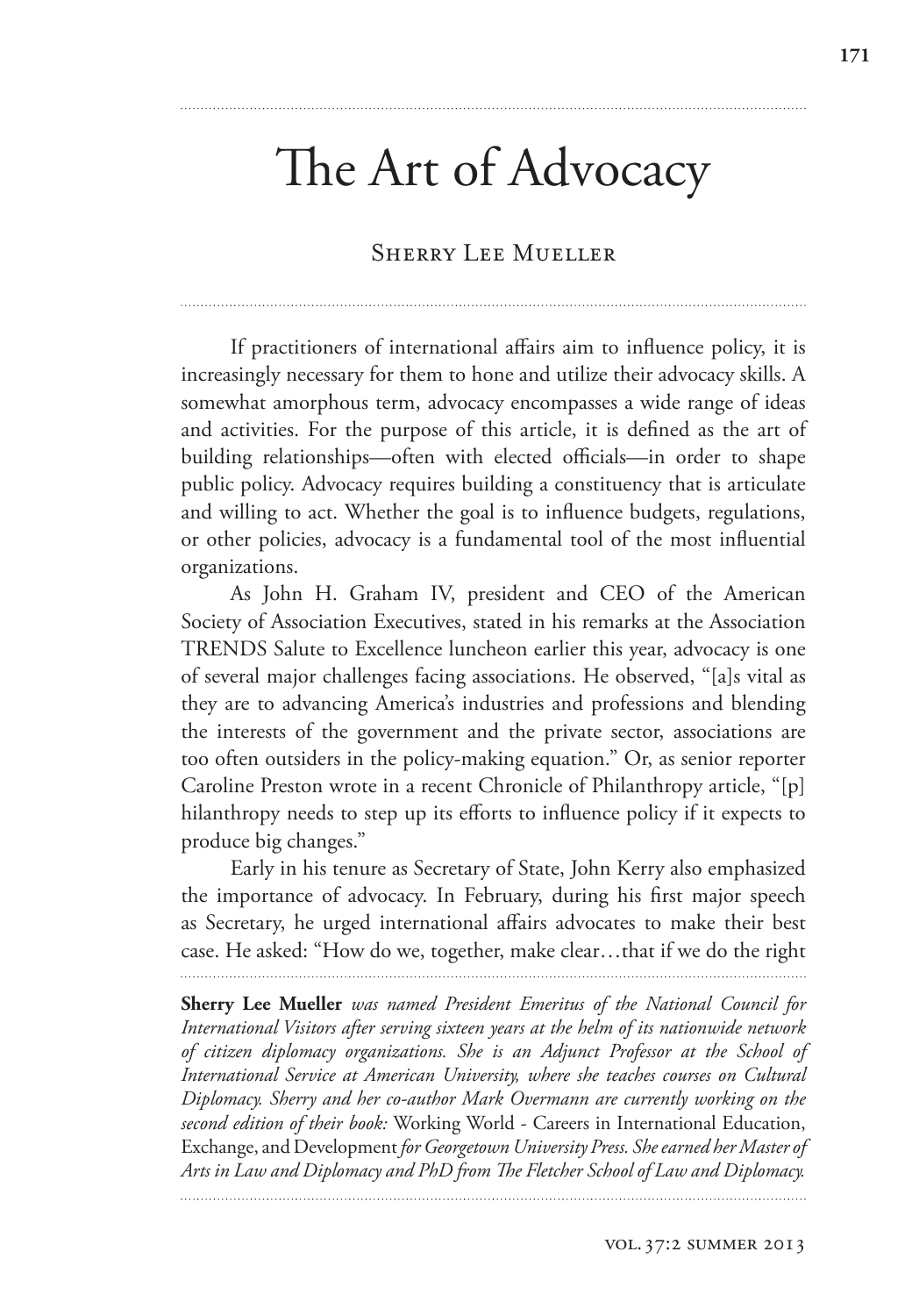things, the good things, the smart things over there, it will strengthen us here at home?" He went on to say, "I believe we do this in two ways. First, it's about telling the story of how we stand up for American jobs and businesses—pretty practical, pretty straightforward, and pretty real on a dayto-day basis. And second, it's about how we stand up for our American values, something that has always distinguished America."

Secretary Kerry highlighted international exchange programs as a primary way to project U.S. values. He reminisced about testifying as a young Vietnam veteran in hearings conducted by Senator Fulbright, then chair of the Senate Foreign Relations Committee. In his speech, Kerry noted that Senator Fulbright was keenly aware of the importance of sharing American values, and quoted the Senator as saying, "[h]aving people understand your thoughts is much greater security than another submarine."

Drawing from the research methods used in the Jim Collins "From Good to Great" model, Heather Grant and Leslie Crutchfield wrote a book titled *Forces for Good: The Six Practices of High-Impact Nonprofits.* Advocacy is one of the six practices they identify as essential to the success of organiza-

*Delivering excellent services is not enough; to be truly*   $effective,$  an organization *must shape the public policy arena in which those services are delivered.*

tions that make a difference. Delivering excellent services is not enough; to be truly effective, an organization must shape the public policy arena in which those services are delivered.

Grant and Crutchfield assert that high-impact organizations may start out by providing great programs, but they eventually realize that they cannot achieve systemic change through

service delivery alone. Consequently, they begin using policy advocacy to access government resources or to challenge legislation, thus expanding their impact.

## **NCIV AS A CASE STUDY**

Their conclusion about the imperative of advocacy certainly matches my own experience during almost sixteen years as CEO of the National Council for International Visitors (NCIV). Shortly into my tenure, it became clear that to really be effective, NCIV must be an active domestic constituency for U.S. State Department exchanges, particularly the International Visitor Leadership Program.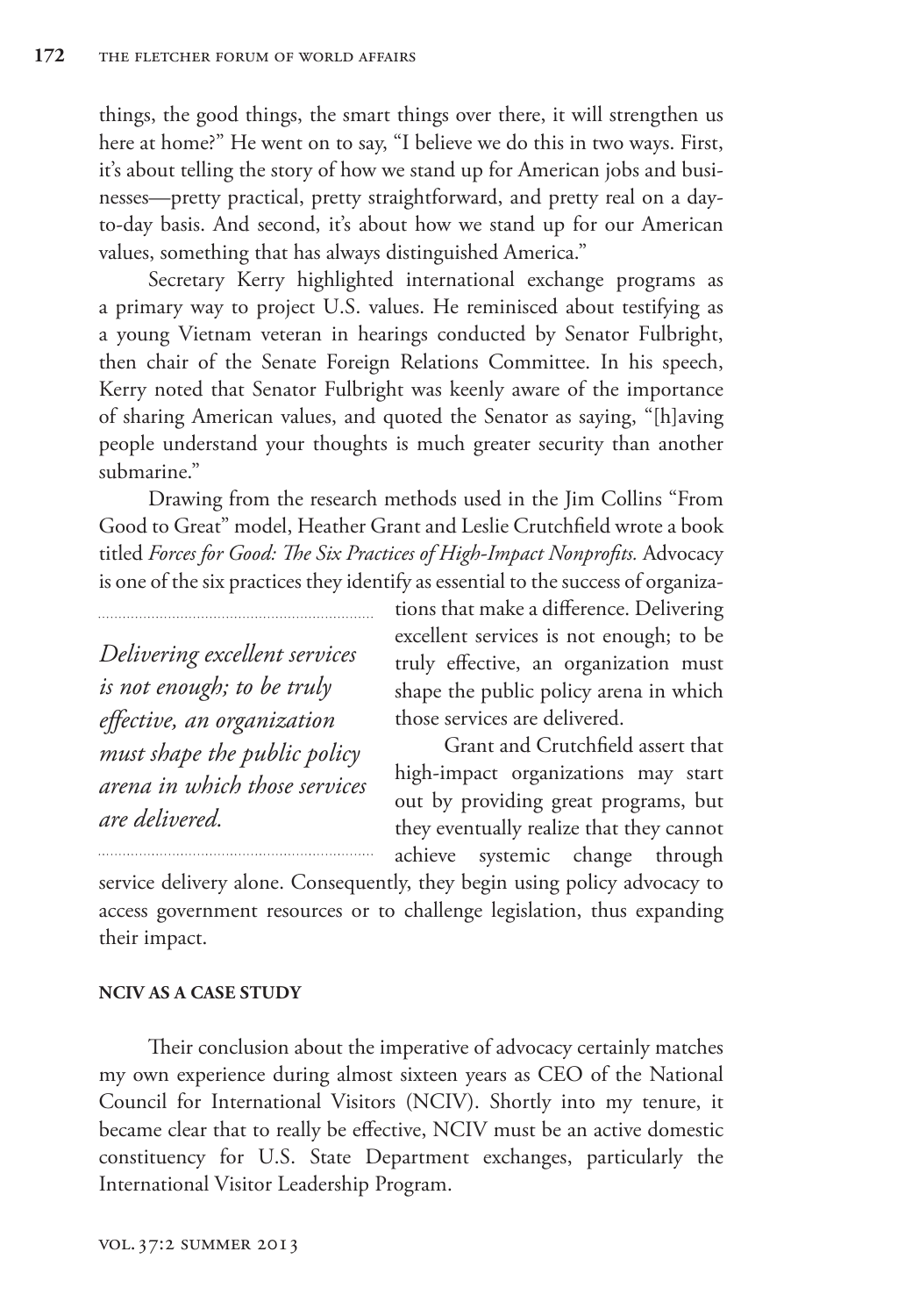NCIV is the private sector partner of the U.S. Department of State and is responsible for the day-to-day implementation of the International Visitor Leadership Program (IVLP). U.S. Embassy and Consulate staff around the world invite foreign leaders to participate in the IVLP, including members of parliaments, journalists, and others who make daily decisions affecting U.S. interests. The IVLP offers such professionals the opportunity to experience the United States firsthand during two- or three-week trips. These programs are designed to link the foreign leaders to their American counterparts and to send them home with a greater appreciation of U.S. history, democratic institutions, and values. The IVLP aims to get "beyond the headlines" and to immerse participants in the America "beyond the beltway." The fact that they spend much of their time with volunteers—professional contacts and hospitality hosts—gives the program a genuine grassroots appeal.

NCIV's individual program agency and ninety-four community organization members embrace the mission of promoting excellence in citizen diplomacy—the idea that individuals have a responsibility to help shape U.S. foreign relations, as NCIV members phrase it, "one handshake at a time." Thanks to training and other resources provided to NCIV through its unique partnership with the State Department, NCIV members have unparalleled capacity to design and organize programs for IVLP participants, as well as participants in other exchange programs. They strive to serve as an international gateway to their community. NCIV's nationwide network, which includes 260 paid staff at its independent community member organizations and involves tens of thousands of volunteers, is uniquely situated to be a dynamic domestic constituency for the U.S. Department of State exchange programs.

### **THREE-TIERED ADVOCACY**

Efforts to engage the NCIV network and to orchestrate their advocacy activities with the U.S. Congress yielded useful insights into the art of advocacy. NCIV conducts advocacy on three levels. First, NCIV works through, and in some cases provides leadership for, several coalitions. It is instructive that another of Grant and Crutchfield's six practices of highly effective nonprofits is the willingness to work in and build coalitions. They argue that it is not enough to strengthen one's own organization. To make a major impact, organizations must also strengthen the field that is the context for their operations.

The Alliance for International Educational and Cultural Exchange, a coalition of seventy-six organizations, including NCIV, is the primary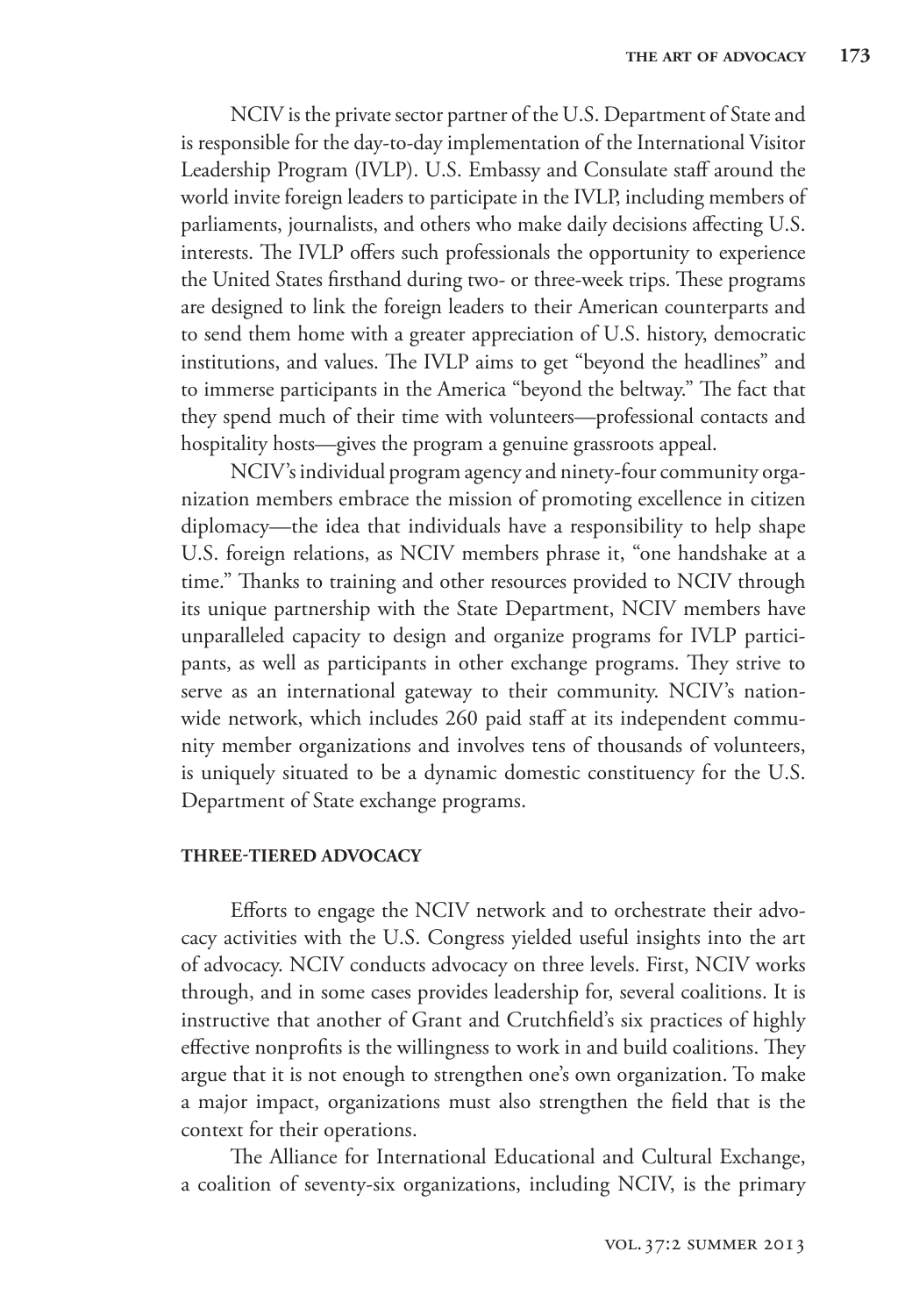group devoted to shaping public policy regarding exchange programs and urging Congress to allocate maximum funding for the Fulbright Program, the IVLP, and other State Department-sponsored exchanges. NCIV has worked closely with the Alliance leadership and staff by participating in Alliance Advocacy Days, supporting the Alliance's efforts at the state and local levels, and orchestrating the response of NCIV members to Alliance Action Alerts. NCIV also cooperates with the U.S. Global Leadership Coalition, which is comprised of the U.S. Global Leadership Campaign and the Center for U.S. Global Leadership. The primary goal of this broad collection of companies and non-governmental organizations is to advocate for increased resources for the "150 Account" in the federal budget that funds development and diplomacy, including international exchanges.

Second, NCIV as an independent organization established its own advocacy events, such as an annual "NCIV Breakfast on the Hill" and other Congressional outreach activities during the annual NCIV National Conference. Board leaders, thanks to an active Advocacy Committee, have also worked closely with the CEO and staff to orchestrate visits to state and district offices, and advocacy training is offered at each national and

*If members are urged to build relationships with members of Congress, the CEO must demonstrate her ability to do this as well.*

regional conference. Congressional staff at the national and local levels are recruited to help offer this training and to distill lessons learned about creating and conveying a message—the "ask" of an advocacy campaign.

The third tier of NCIV's advocacy is the CEO's activities as a private citizen. Whether putting in a high bid

for breakfast with the Congressman at a silent auction for the Arlington Symphony or hosting a modest campaign fundraising dinner at home every two years, it is vital for the CEO to walk the talk. If members are urged to build relationships with members of Congress, the CEO must demonstrate her ability to do this as well.

### **LESSONS LEARNED**

While the lessons outlined below are familiar or seem intuitive to some readers, it is useful to review them. They are described in a U.S. context, but much of the underlying theme is relevant the world over.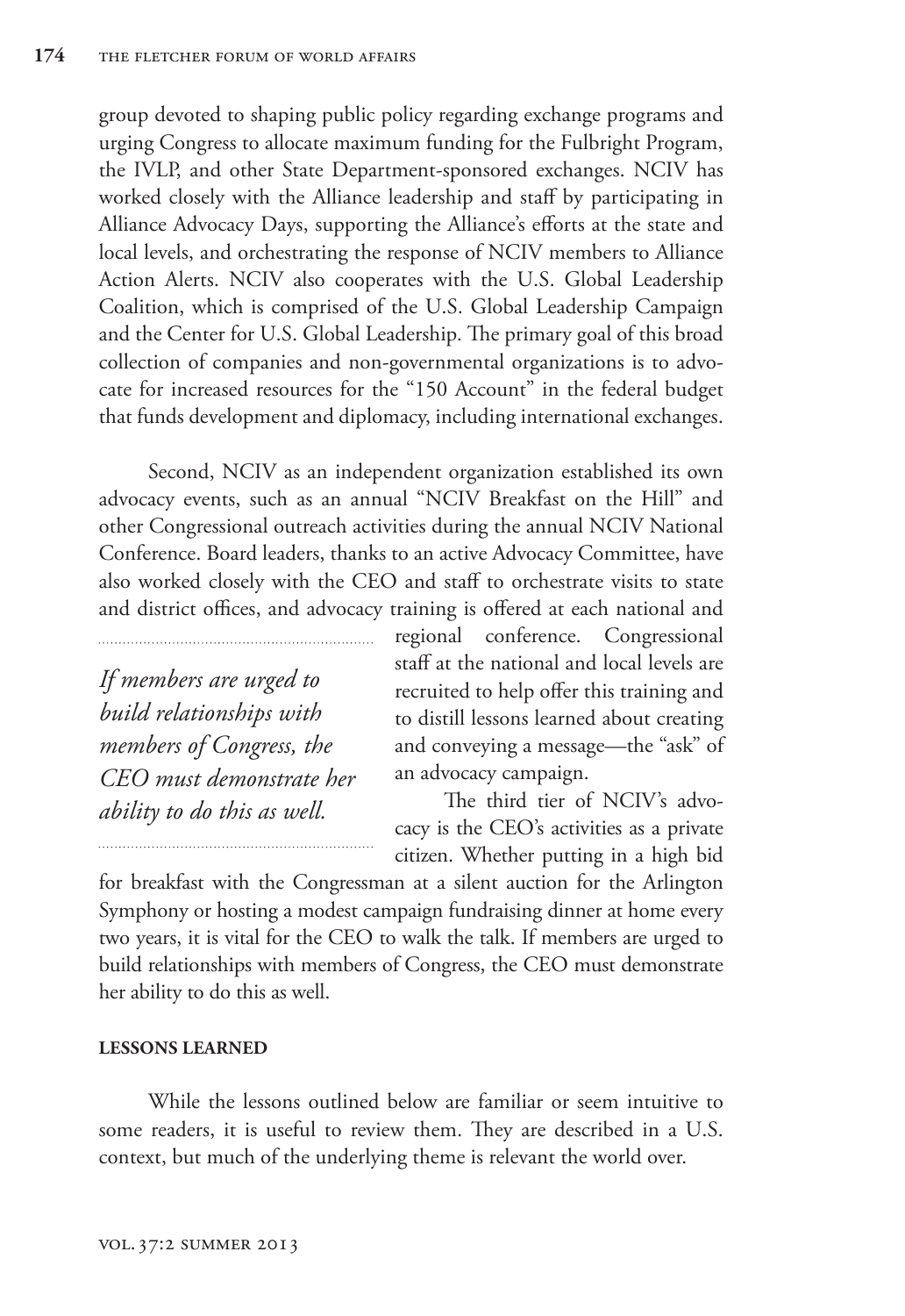1. Building relationships with congressional staffers is as impor**tant as building relationships with members of Congress**. Despite having large portfolios, staffers are not as fragmented as members of Congress.

Members are expected to have a general knowledge of all topics affecting their constituents, while staffers are responsible for a subset of these topics, such as foreign affairs and immigration. Therefore, the key target may be the legislative aide for foreign affairs in the DC office or the chief-of-staff in the district office. Staffers have the ear of the member of Congress and conduct

*Becoming a source of reliable information for a staffer is a significant stride in advocacy e#orts and results in a genuinely reciprocal relationship.*

research on a myriad of topics. Becoming a source of reliable information for a staffer is a significant stride in advocacy efforts and results in a genuinely reciprocal relationship.

**2. Focus on state and district offices.** There is often much more staff continuity at the local and state levels. Find the right balance between contact that is excessive to the point of annoyance and limited contact that is insufficient in making an organization stand out. Ask staff contacts if they want to receive the organization's e-newsletter. Always send invitations to major events. Use every possible method to demonstrate the organization's outreach and involvement of constituents.

**3. Do your homework.** Learn about a member's international experience and interests before meeting with him or her. Attend town meetings, pancake breakfasts, and other events at which the Congressional representative or senator speaks. They are almost always accompanied by staff that will be glad to talk with advocates. Asking useful questions at these events is helpful; it establishes credibility and raises the organization's visibility.

**4. Listening is the cardinal rule**. During advocacy training sessions, NCIV members are cautioned that if they are talking more than listening,

they are not being effective advocates. An ideal first question in any meeting is, "How do you happen to cover foreign affairs for the Senator?" Perhaps the staffer responds by talking about his experience teaching English

*Finding common ground is essential to relationship building.*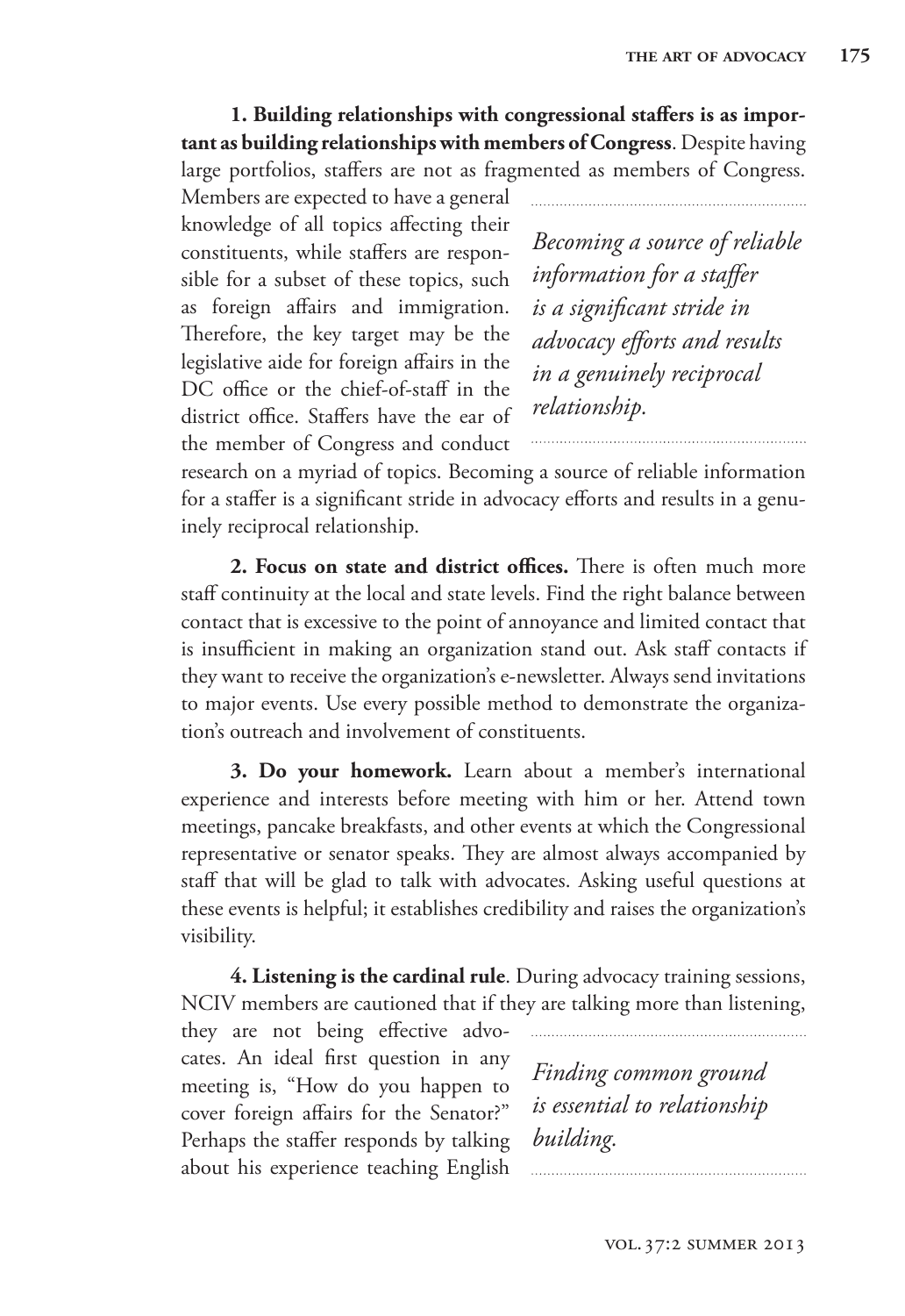in China, prompting the advocate to describe the impact of a recent IVLP Chinese delegation trip on the community they visited. Emphasizing the local impact of the program is key. Finding common ground is essential to relationship building.

**5. Be conscious of time.** Members of Congress and their staffers have extraordinarily demanding schedules; sometimes, they "take a meeting" in

*The most productive meetings are not necessarily the longest.*

a corridor. Being aware of this helps advocates to be concise. The most productive meetings are not necessarily the longest. A ten-minute encounter during which a staffer takes notes and you develop a plan to involve the staffer in advocacy training may do more for

building the relationship then a forty-minute rambling discussion with no tangible result.

**6. Clearly make "the ask."** Good advocates have a one-page "leave behind" that succinctly captures the mission of their organization, what they hope to achieve, and the current status of relevant legislation. Quotes from participants and respected constituents can strengthen this document. Some staffers prefer stark statistics. Others love a good story. Finding the right descriptive mix of quantitative impact and illustrative stories on this one-pager and during discussion is central to the art of advocacy.

**7. Provide audiences of constituents**. The best way to get an elected official to appreciate the work of an organization is to invite him to speak. The venue an organization chooses and the audience it assembles conveys a lot about its outreach and the constituents involved. Decide with deliberate care who serves as a greeter, who makes welcoming remarks, who makes the official introduction, and who gives a token gift at the close of the event. By all means, that memento should be a signature gift that represents the work of the organization and will be displayed at the representative's office. A mug made by a local artisan, a paperweight with the organization's logo, or a framed photograph adorned with the organization lapel pin are examples of gifts NCIV has used effectively in its advocacy work.

**8. Recognize excellence and give credit**. Part of an association's role is to hold up excellence and identify ways to reward the behavior it is encouraging. The NCIV Excellence in Advocacy Award was invented for just this purpose. The last time it was presented, Congressman Keith Ellison made the presentation to the recipient, the president of the Minnesota